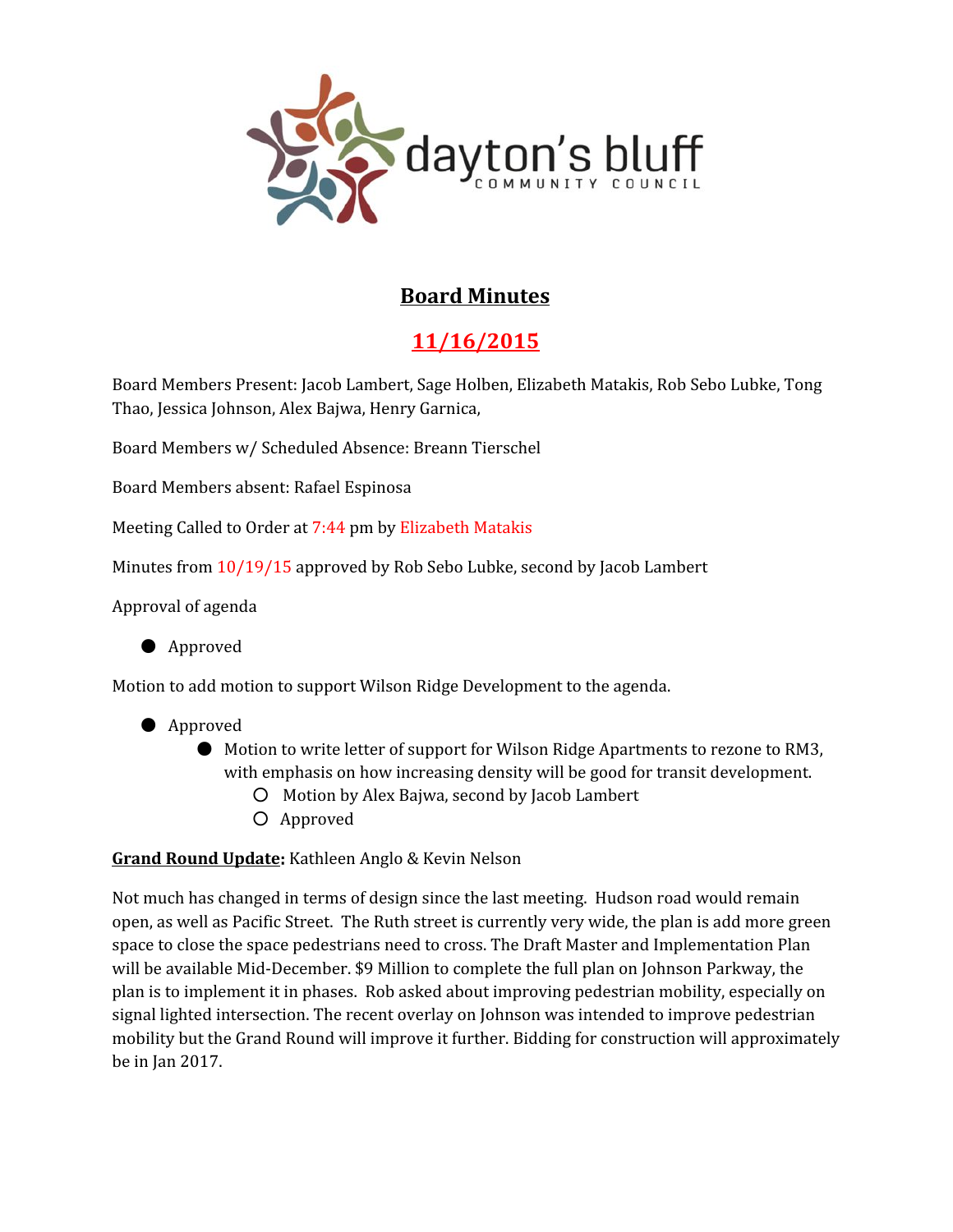

## **Executive Director Update**

- Staffing Update:
	- Dezmond Juan has been hired as the Lead Organizer.
	- Trahern Crews and Suchann Yang are part time contracted from now until December 21<sup>st</sup> to ensure we have great outreach and campaigning for board members.
- Canvassing update:
	- Many residents has been concerned with safety, predominantly with sidewalks that are either unlit or have not been repaired.
	- Would get us access to data that would be more useful. Also allowed us to build us a better database to better target emails. Board members would have access to contacting constituents to discuss issues in the neighborhood.
	- Work Plan Update
		- Canvassing the neighborhood, working towards canvassing every part of DB. Nov. 23<sup>rd</sup> there will be a candidate forum, info is on the website.
- Working on candidate recruitment as well.
	- Ordered lawn signs for our candidates. With support from staff, the candidates can canvass their neighbors to hand out lawn signs and to get more votes.
- Radio Station:
	- Candidates may be interviewed on WEQY, they will be repeated during certain times during the day. Radio interviews will begin Dec  $1^\text{st}$  until Dec  $23^\text{rd}$ .
	- There are also 50 WEQY lawn signs available if would like them.
	- More discussion on Radio Station will be added on next month's agenda.
- Financial Update
	- All grants through Otto Bremer has been confirmed, but not in the bank yet.
	- There are a couple more grants expected to come in at \$40k
	- Sage requested a bi-monthly breakdown of radio station, contracts, consultants, personnel, and program partners. Elizabeth Matakis suggested that we would do learning session for interested board and community members. Deanna briefly went over the expenses under personnel and operations. By 2016, we will start receiving regular updates on the East Side Enterprise Center. In the 1<sup>st</sup> quarter of 2016, we will see 3 separate budgets, 1 for DBCC, 1 for WEQY, 1 for ESEC. Tong reinforced the importance of staying up to date with our budget and being fiscally responsible since we are in control of 2 very big projects, ESEC and WEQY.